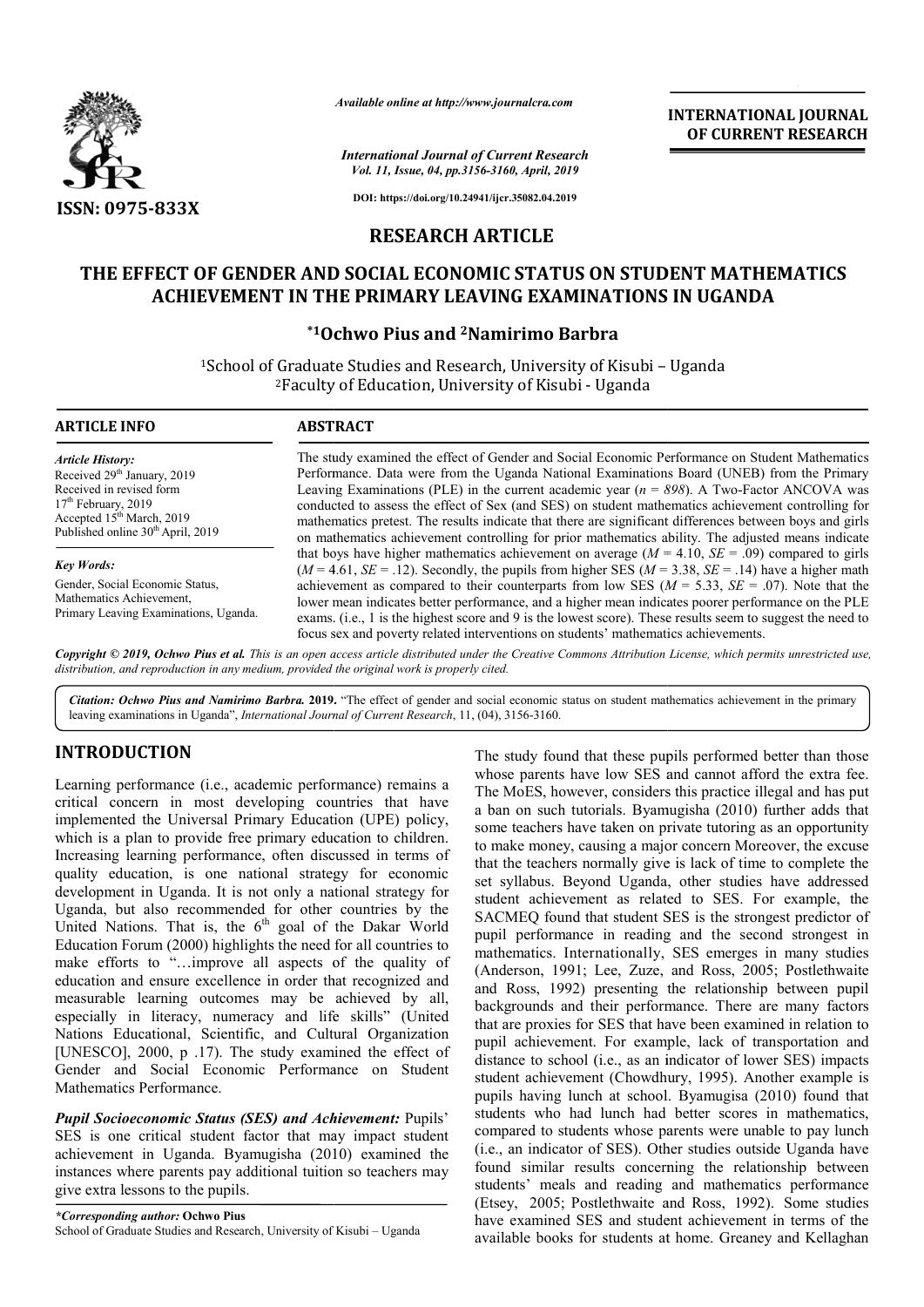(2008) argue that the number of books in the home correlates positively and significantly with pupil performance in mathematics*.* Postlethwaite and Ross (1992) hold the same view, but add that if students can borrow books from the school library, then lack of books would not be related to SES. Nanyonjo (2007), as well, found a correlation between the number of books at home and students' performance.

*Pupil Gender and Achievement:* Discussion of how student gender may impact educational outcomes has been a crucial topic in Ugandan education services, as differences in power and status between men and women continue to be a passionate societal issue. Notably, Ugandan pupils live in a society where gender structures are strictly defined, and gender beliefs persist when they enter the school. This section identifies research where the gender gap may impact the performance in mathematics. Gender concerns are not unique to Uganda. Mathematics and science disciplines are traditionally dominated by men. Even in the most progressive societies, some maintain that girls are mathematically inferior to boys, with more pronounced differences expected during adolescence (Zuze and Leibbrandt (2011). Girls who choose careers in these fields may face challenges, even open hostility. Recent studies have suggested that expectations for students play a crucial role in how girls and boys perform. For example, Dweck (1986) noted that girls may fail to attain full academic potential if they are made to believe that it is beyond their gender or social ability. When Uganda embraced UPE, the challenge was not only for school children, but for quality and equality at the primary level. Gender equality took center stage among other issues. Byamugisha (2011) enumerates them as follows: (1) gender equality of access, (2) retention, and (3) performance in science and mathematics. Muhwezi (2003) notes that a number of projects dealing with the above aspects were established by the Ministry of Gender, Labor, and Social Development, to formulate policies as well as monitor progress.

There was some progress in Uganda towards greater gender equality in enrollment, especially between 2000 and 2007 (Byamugisha, 2011). However, the SACMEQ noted that the enrollment trend excluded quality in learning achievement. It can be seen that studies indicate that some school resources are critical for keeping girls in school and motivating them to perform well. For example, these resources include safety measures such as fences, and sanitation like separate bathrooms for boys and girls (Byamugisha, 2011). Additionally, Kasente, Nakanyike and Balihuta (2003) argue that social roles of girls affect their achievement. It was noted that they are often apprentices of their mothers. Furthermore, Kasente and colleagues (2003) indicated that management of sex-related health issues in primary education does not meet the needs of female children. The authors report that schools have not been able to furnish the students with information about maturation, not to mention the provision of these essential facilities. Moreover, UNESCO (2012) noted that girls continue to participate in school activities during this time of their maturing bodies. Also, there is a lack of proper counseling services through which all students can be guided into safe livelihood. Consequently, these factors contribute to low achievement among children, particularly girls (UNESCO, 2012). Graven (2012) contends as well that the link between gender and student support in the home has a correlation with gender-based tasks that hampers school preparation. For instance, if girls have more domestic chores at the beginning and the end of each day, they will have less time to complete homework. For instance, these might include walking long distances to collect water or firewood, cooking, cleaning, and taking care of the younger siblings and elderly family members. Consequently, they may even be forced to miss days of school in order to focus on domestic tasks. Specifically, studies show that the low mathematics achievement is to a great extent due to social expectations. Parents assume that boys are superior to girls in mathematics, and consequently girls lose confidence. The social psychology literature on motivation has formalized the different genderrelated attitudes toward mathematics that are transferred from parent and teacher to a student. According to Dweck (1986), ability in mathematics is thought to be inborn and unchangeable, and girls are made to think that they lack this innate aptitude. Boys, on the other hand, believe that skills in mathematics can be learned and improved as a result of working hard. Treatment by teachers reinforces these perceptions. Following this reasoning, student self-perceptions suggest that when boys underperform it is because they are lazy or bored with their work, but when girls do the same it is because of limited ability. Therefore, boys are encouraged to work harder whereas girls are advised to give up and face reality.

## **MATERIALS AND METHODS**

This study was carried out in Wakiso, located in central Uganda. The Wakiso district was selected because of its distinguishing features. These included geographic and rural/urban divergence as well as its educational achievement disparities. For example, even though the district boasts some of the best performing schools in the country, it has also some of the most under-performing schools. Moreover, despite its diverse urban setting and closeness to the capital city, Wakiso also has a large rural farming area. Like elsewhere in the country side, the main economic activity in the Wakiso villages is subsistence agriculture. These villagers still use rudimentary tools such as hand-held hoes, forks, and so on for agriculture. Many of the villages do not have electricity, tarmac, or permanent roads Data were from the Uganda National Examinations Board (UNEB) from the PLEs in the current academic year  $(n = 898)$ . This was approved by School District. The PLE is a nationally standardized assessment that measures students' capabilities in mathematics, English, social studies, and science. According to Acana (2006), the PLE is a tool for placement into the next level of education (i.e., secondary level) as well as providing information on students' achievement at the end of the seven-year program (i.e., the primary level). Acana adds that UNEB exams focus on young students' abilities to use their knowledge and higher-order thinking skills.

#### **Data Analysis**

This research question (i.e., "What is the relationship between a pupil's sex and achievement on the PLE (i.e., 7th grade) in Uganda?") was analyzed using a Two-Factor Analysis of Covariance (ANCOVA). This was conducted to determine the relationship between a pupil's sex and achievement on the Primary Leaving Examinations (PLE) in Uganda, while controlling for pupils' prior mathematics achievement/ knowledge. That is, there were two IVs  $(i.e., the two factors)$  – sex and Social Economic Status (SES). There was one covariate – prior achievement/ knowledge (i.e., PLE pretest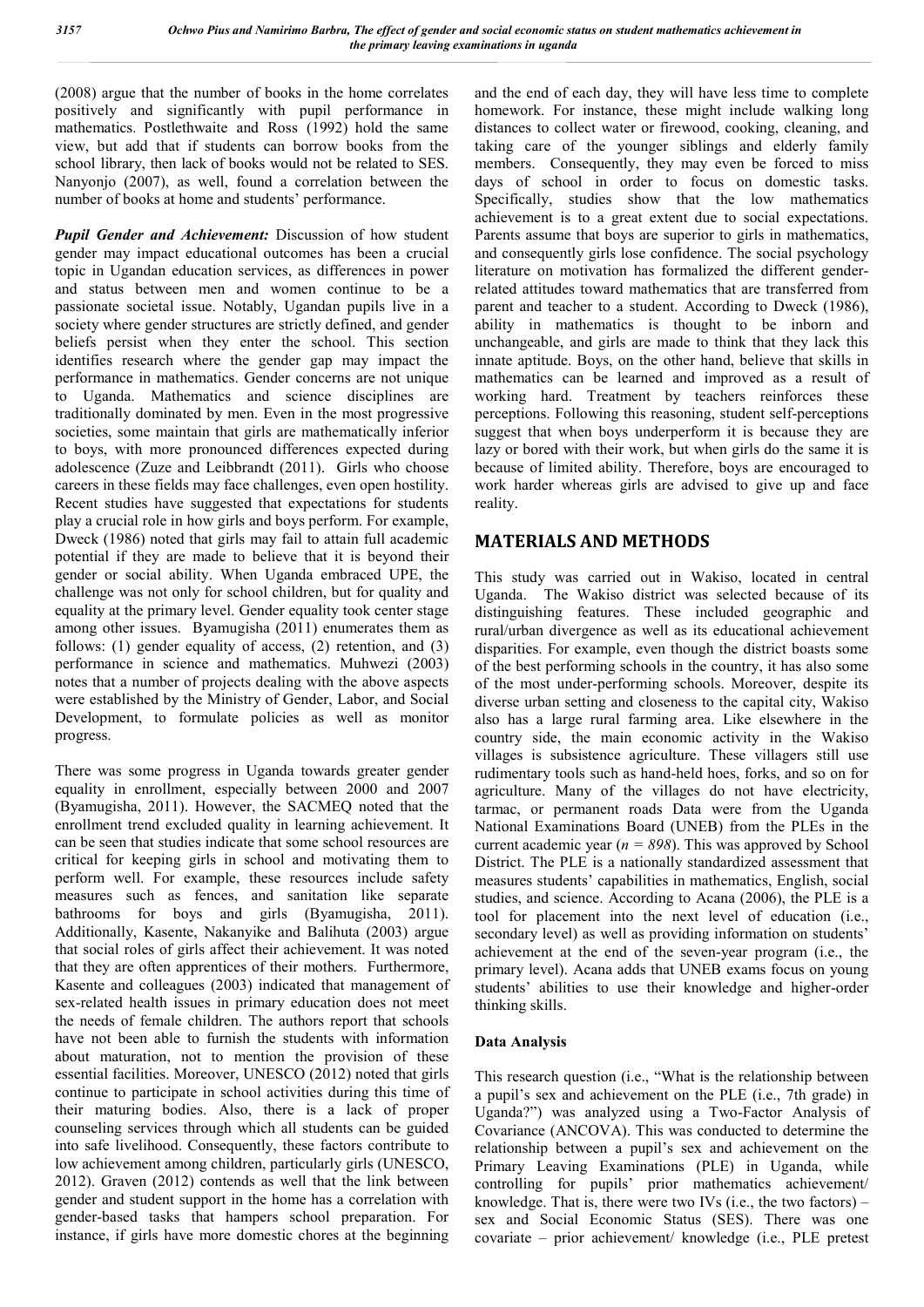scores in mathematics). Finally, there was one DV – mathematics scores on the PLE. Outliers were screened and assumptions were examined in the ANCOVA model including: (1) Independence, (2) Homogeneity of Variance, (3) Normality, (4) Linearity, (5) Independence of the Covariate and the IVs, and (6) Homogeneity of Regression Slopes. Outliers and assumptions were examined before generating the ANCOVA results (Lomax & Hahs-V*aughn*, 2012). The main null hypothesis included that there is no statistically significant difference in mathematics achievement on the PLE (i.e., after controlling for prior achievement/knowledge) between males and females. The alternative hypothesis included that there is a statistically significant difference in mathematics achievement on the PLE (i.e., after controlling for prior achievement/ knowledge) between males and females, with males having higher scores.

**ANCOVA Assumptions:** The assumption of Independence was tested via a scatterplot of residuals. A random display of points of the residuals against values of independent variables (i.e., sex and SES) provided evidence that the assumption of independent errors was met. Normality was tested on the covariate (i.e., pretest mathematics test scores), the dependent variable (i.e., posttest mathematics test scores), and separately in each group of the independent variables (male and female and day and boarding). For all the above, the assumption was tested via examinations of Shapiro-Wilk (S-W), skewness and kurtosis, histograms, and Q-Q plots. *Z* scores for skewness (*S*) and kurtosis (*K*) were calculated by taking the statistic divided by the standard error and comparing the value to  $+$  1.96. Overall pretest mathematics  $(S = -7.84, K = -6.25)$  and posttest mathematics ( $S = 1.94$ ,  $K = -6.54$ ), as well as boys pretest ( $S =$ -2.80,  $K = -5.29$ ) and girls pretest  $(S = -8.69, K = -2.12)$ indicated significant skewness and kurtosis in most instances. The same was found for boys posttest  $(S = 4.09, K = 3.88)$ , but not girls posttest mathematics  $(S = -.58, K = 4.06)$ . For boarding schools and day schools, the boarding pretest  $(S =$ 2.88,  $K = -2.90$ ) and day school pretest  $(S = -11.27, K = -0.83)$ , and boarding posttest  $(S = 8.23, K = 5.74)$  and day schools' posttest  $(S = -.31, K = -5.14)$  were significantly skewed and kurtotic in most groups. The S-W test for normality yielded significant results across all variables ( $p \leq .05$ ), which indicates that normality has been violated. However, histograms and Q-Q plots suggested relatively normal distributional shapes across the variables and groups. In most cases, the pretest was negatively skewed with many higher scores (i.e., in this case, higher is poorer performance), compared to the posttest. This scenario is expected as pupils tend to improve their scores from pretest to posttest. Overall, except for the S-W test, which tends to be conservative, there is evidence of normality. Assumption of the independent variable are approximately equal in size (Harwell, 2003), as was the case with sex. Linearity of the dependent variable with the covariate was examined with scatterplots, both overall and by group. Overall, the scatterplots suggested a positive linear relationship. Homogeneity of Regression Slopes was examined by similar regression lines evidenced in the scatterplots of the dependent variable and covariate by the independent variable (reported earlier as evidence for linearity). This assumption was confirmed by a nonstatistically significant interaction (*F*   $(1, 898) = .410$ ,  $p = .522$ ). The Homogeneity of Variance assumption was not satisfied ( $p < .05$ ), which may be a product of the disparate group sizes for SES. Additionally, research suggests that violation of this assumption is minimal when the groups.

#### **RESULTS**

A Two-Factor ANCOVA was conducted to assess the effect of Sex (and SES) on student mathematics achievement controlling for mathematics pretest. The IVs were Sex and SES. The DV was scores on the PLE mathematics exam (i.e., the posttest) that is administered following completion of  $7<sup>th</sup>$ grade. Scores on a mock mathematics test administered at the beginning of the  $7<sup>th</sup>$  grade were used as the covariate (i.e., the pretest). The results indicate that there are significant differences between boys and girls on mathematics achievement controlling for prior mathematics ability. Specifically, the adjusted means indicate that boys have higher mathematics achievement on average  $(M = 4.10, SE = .09)$ compared to girls  $(M = 4.61, SE = .12)$ . Note that the lower mean indicates better performance, and a higher mean indicates poorer performance on the PLE exams. (i.e., 1 is the highest score and 9 is the lowest score).

**Table 1. Analysis of Covariance Summary**

| Source       | Sum of<br>Squares | df  | Mean<br>Square | F         | Sig. | Partial Eta<br>Squared |
|--------------|-------------------|-----|----------------|-----------|------|------------------------|
| Pretest      | 4906.91           |     | 4906.91        | 478.64**  | .001 | .18                    |
| Sex          | 527.20            |     | 527.20         | $36.96**$ | .001 | .08                    |
| <b>SES</b>   | 472.505           |     | 472.505        | 166.35    | .001 | .14                    |
| Error        | 144.53            | 898 | 4.98           |           |      |                        |
| **p $< 0.01$ |                   |     |                |           |      |                        |

The results of the ANCOVA suggest a statistically significant main effect of the covariate on the DV  $(F = 478.64, df = 1,$ 898,  $p$ < .001). There were a statistically significant main effects of Sex ( $F = 36.96$ ,  $df = 1$ , 898,  $p < .001$ ) and SES ( $F =$ 166.35, *df*= 1, 898, *p*< .001) on the posttest adjusting for the pretest. There was also a nonsignificant interaction effect between Sex and SES ( $p = .124$ ). The effect sizes for Sex and SES were small (partial  $\eta^2 = .08$ ) and large (partial  $\eta^2 = .14$ ), respectively. Observed power was strong for both main effects. The results were analyzed for SES, the findings demonstrate that there are significant differences between day and boarding schools on mathematics achievement controlling for prior mathematics ability. Specifically, the results show that the mathematics achievement adjusted mean for boarding schools (i.e., indicating a higher SES;  $M = 3.38$ ,  $SE = .14$ ) is higher compared to the day schools (i.e., indicating a lower SES;  $M = 5.33$ ,  $SE = .07$ ). That is, the pupils with a higher SES have a higher level of math achievement than their counterparts who have a lower SES controlling for prior mathematics ability.

#### **DISCUSSION OF RESULTS**

For mathematics performance, regarding sex differences, the current study found that there are statistically significant differences in mathematics achievement on the PLE (i.e., after controlling for prior achievement/knowledge) between males and females, with males having higher scores. These results concur with the findings of prior studies that show that males outperform females in mathematics (UNESCO, 2012). The results also conform to one Ugandan study that showed that in mathematics, boys perform better than girls (Kasente, Nakanyike and Balihuta, 2003). Additionally, girls' intelligence is underrated in the society. According to Dweck (1986), ability in mathematics is thought to be hereditary and external factors cannot change it. Girls, as a result, are demoralized and do not see themselves capable to perform at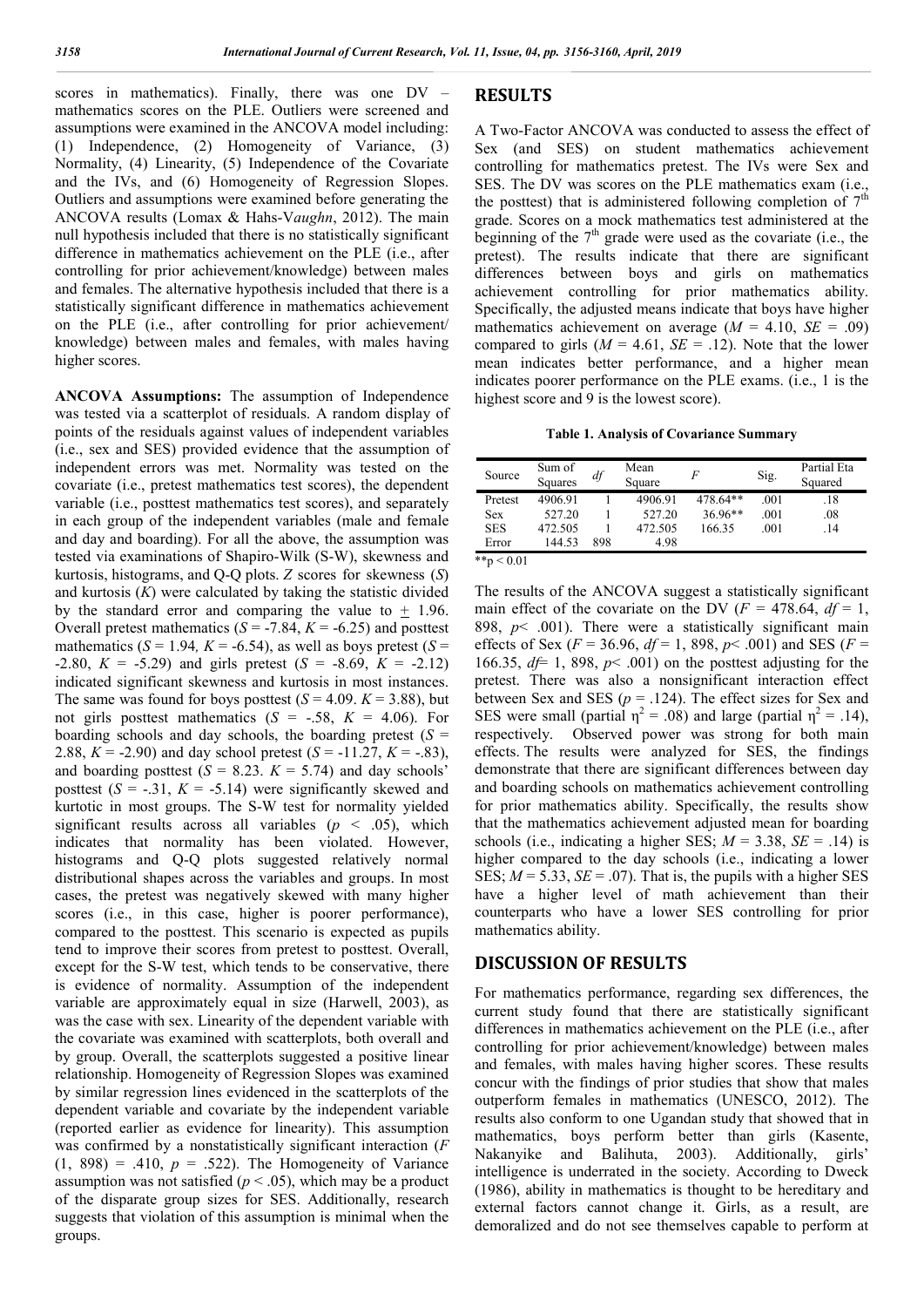the same level as boys. This suggests that when girls do not perform as expected, it is because of limited ability. Consequently, the society indirectly encourages boys to work harder, and not girls. This, coupled with the belief that girls are "inferior" to boys in Uganda may have a far reaching effect on girls' learning outcomes. Negative social attitudes, as well as cultural practices may, therefore, explain why boys outperform girls. Another potential explanation for the differences includes research by Graven (2012). The author contends that achievement differences due to sex in developing countries like Uganda are more pronounced because of a "third variable." That is, there is a correlation with gender-based tasks that hamper school preparation. For instance, if girls have more domestic chores at the beginning and the end of each day, they will have less time to complete homework. For instance, these might include walking long distances to collect water or firewood, cooking, cleaning, and taking care of the younger siblings and elderly family members. Consequently, they may even be forced to miss days of school in order to focus on domestic tasks. This may contribute to the differential mathematics performance between boys and girls. Additionally, it may be an explanation to the statistically significant results in this current study.

#### **Conclusion**

These results seem to suggest the need to focus sex-related interventions on mathematics achievement for girls, instead of focusing on "access" and "participation." There is a need to have in place a community adult education, as well as media to promote parents interest in the education in the education of their children. Additionally, The Ministry of Education should make themes of gender equality part of the core curriculum. Secondly, there were differences in student SES (i.e., boarding and day schools) on mathematics and achievement, with boarding (i.e., higher student SES) school students performing better than their day school student counterparts. Based on these significant findings, there is need for equal distribution of school in-puts across all schools.

### **REFERENCES**

- Abagi, O. and Odipo, G. 1997. *Efficiency of primary education in Kenya: Situation analysis and implications for educational reform.* Kenya: The Institute of Policy Analysis and Research.
- Abbott, J. and Ryan, T. 2001. *The unfinished revolution: Learning, human behavior, community and political paradox*. Alexandria, VA: Association for Supervision and Curriculum Development.
- Acana, S. 2005, August. The role of national assessment of Progress in education in enhancing the quality of education in Uganda, *Uganda national examinations board*, *Kampala.* A paper presented at the 23rd annual conference of the Association for Educational Assessment in Africa (AEAA).
- Acana, S. 2006, May. *Uganda National Examinations Board.* Paper presented at the  $32<sup>nd</sup>$  Conference for Educational Assessment, Singapore.
- Adetunde, I. A. 2007. Improving the teaching and learning of mathematics in second cycle Institutions in Ghana. *Pakistan Journal of Social Sciences*, 4(3), 340-344.
- Ahmad, S., Remot, S. B. and Nordin, A. B. 1982. Moral education in Malaysia.*Evaluation in Education*, *6*(1), 109- 136.
- Anderson, L.W. 1991, June. *Increasing teacher effectiveness: Fundamentals of educational planning*. Paper presented at the International Institute for Educational Planning – United Nations Educational, Scientific and Cultural Organization, Paris, France.
- Andrich, D. 1978. A rating formulation for ordered response categories. *Psychometrika, 43*, 57-74.
- Barrow, K., Boyle, H., Ginsburg, M., Leu, E., Pier, D. and Price-Rom, A. 2007. Cross-national synthesis on education quality report no. 3: Professional development and implementing active-learning, student-centered pedagogies. Washington, DC: EQUIP1/ American Institutes for Research.
- Battistich, V. and Hom, A. 1997. The relationship between students' sense of their school as a community and their involvement in problem behaviors. *American Journal of Public Health*, *87*, 1997–2001.
- Becker, B. E. and Luther, S. S. 2002. Social-emotional factors affecting achievement outcomes among disadvantaged students: Closing the achievement gap. *Educational Psychologist*, *37*, 197–214.
- Berliner, D. C. 1987. Simple views of effective teaching and a simple theory of classroom Instruction. In D. C. Berliner & B. V. Rosenshine (Eds.), *Talks to teachers: A festschrift for N. L. Gage* (pp. 93-110). New York: Random House.
- Bode, R. K. and Wright, B. D. 1999. Rasch measurement in higher education. In *Higher Education: Handbook of theory and research* (pp. 287-316). Springer Netherlands.
- Bogner, K., Raphael, L. and Pressley, M. 2002. How grade one teachers motivate literate activity their students. *Scientific Studies of Reading*, 6(2), 135-165.
- Bond, T.G. and Fox, C.M. 2007. *Applying the Rasch model: Fundamental measurement in the Human sciences* (2nd ed.). Mahwah, NJ: Lawrence Erlbaum Associates.
- Brophy, J. and Good, T. 1986. Teacher behavior and student achievement. In M. Wittrock (Ed.), *Handbook of research on teaching* (pp. 328-375). New York: Macmillan
- Burstein, L., McDonnell, L. M., Van Winkle, J., Ormseth, T., Mirocha, J. and Guiton, G. 1995. *Validating national curriculum indicators (DRU-1086-NSF).* Santa Monica, CA: RAND.
- Byamugisha, A. 2010. Examining the effects of school environmental factors on learning achievement on Ugandan primary schools. *African Educational Research Journal*, 1, 123-147.
- Byamugisha, A. 2011, October. *Gender equality in education: Looking beyond parity.* Paper presented at the International Institute for Educational Planning Policy Forum on Gender Equality in Education, Paris, France.
- Byamugisha, A., & Ssenabulya, F. 2005. *The SACMEQ II project in Uganda: A study of the conditions of schooling and the quality of education*. Harare, Zimbabwe: SACMEQ.
- Caldas, S. J. and Bankston, C. 1997. Effect of school population socioeconomic status on individual academic achievement. *Journal of Educational Research*, *90*(5), 269–277.
- Caudle, S.L. 2004. Qualitative data analysis. In J.S. Wholey, H.P. Hatry, & K.E. Newcomer (Eds.), *Handbook of practical program evaluation* (2<sup>nd</sup> ed., pp. 417–438). San Francisco, CA: Jossey-Bass.
- Chapman, D.W. and Mählck, L.O. 1997. Changing what happens in schools: Central level initiatives to improve school practice. *From Planning to Action: Government*